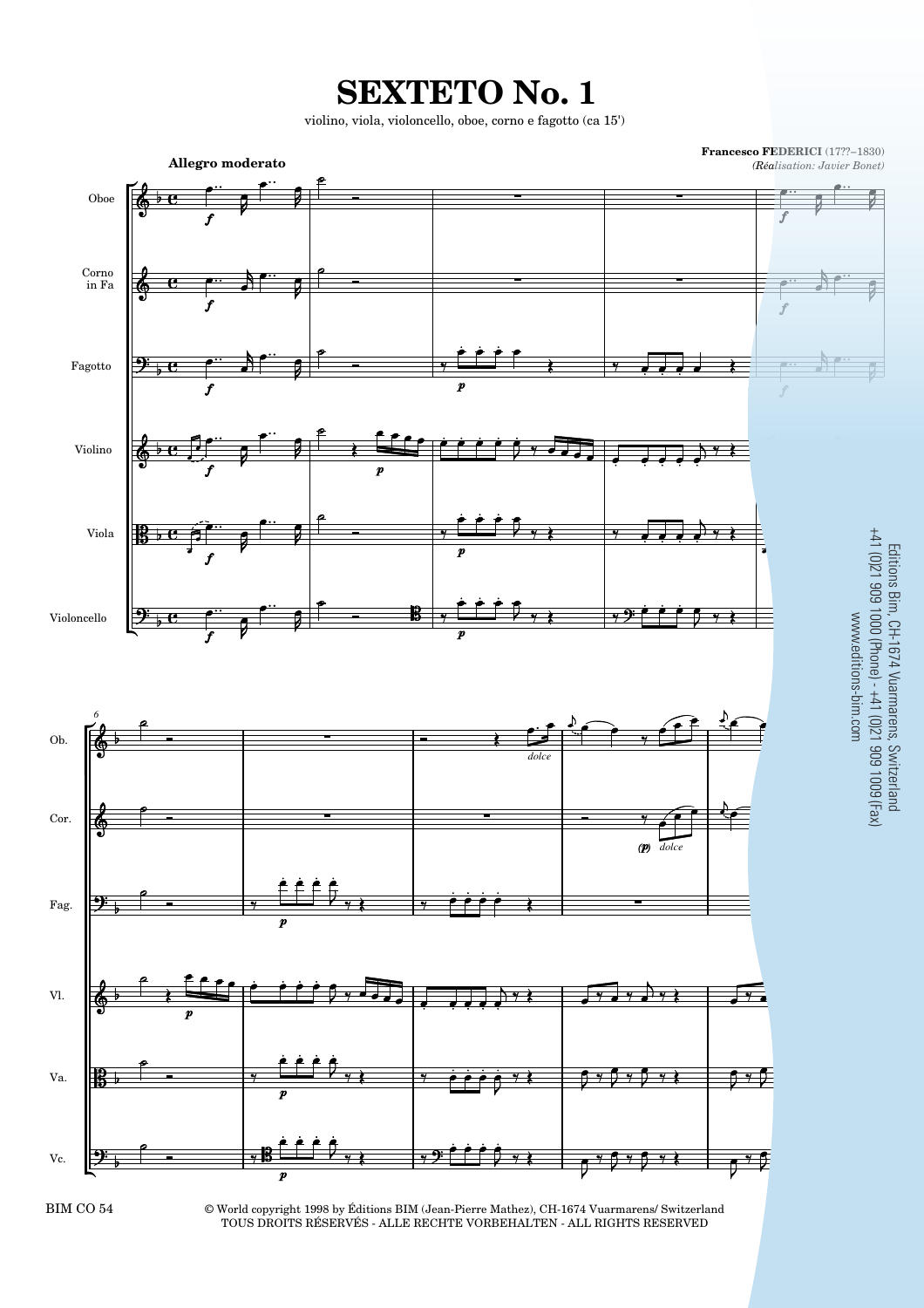

 $Photocopying$  is illegal

4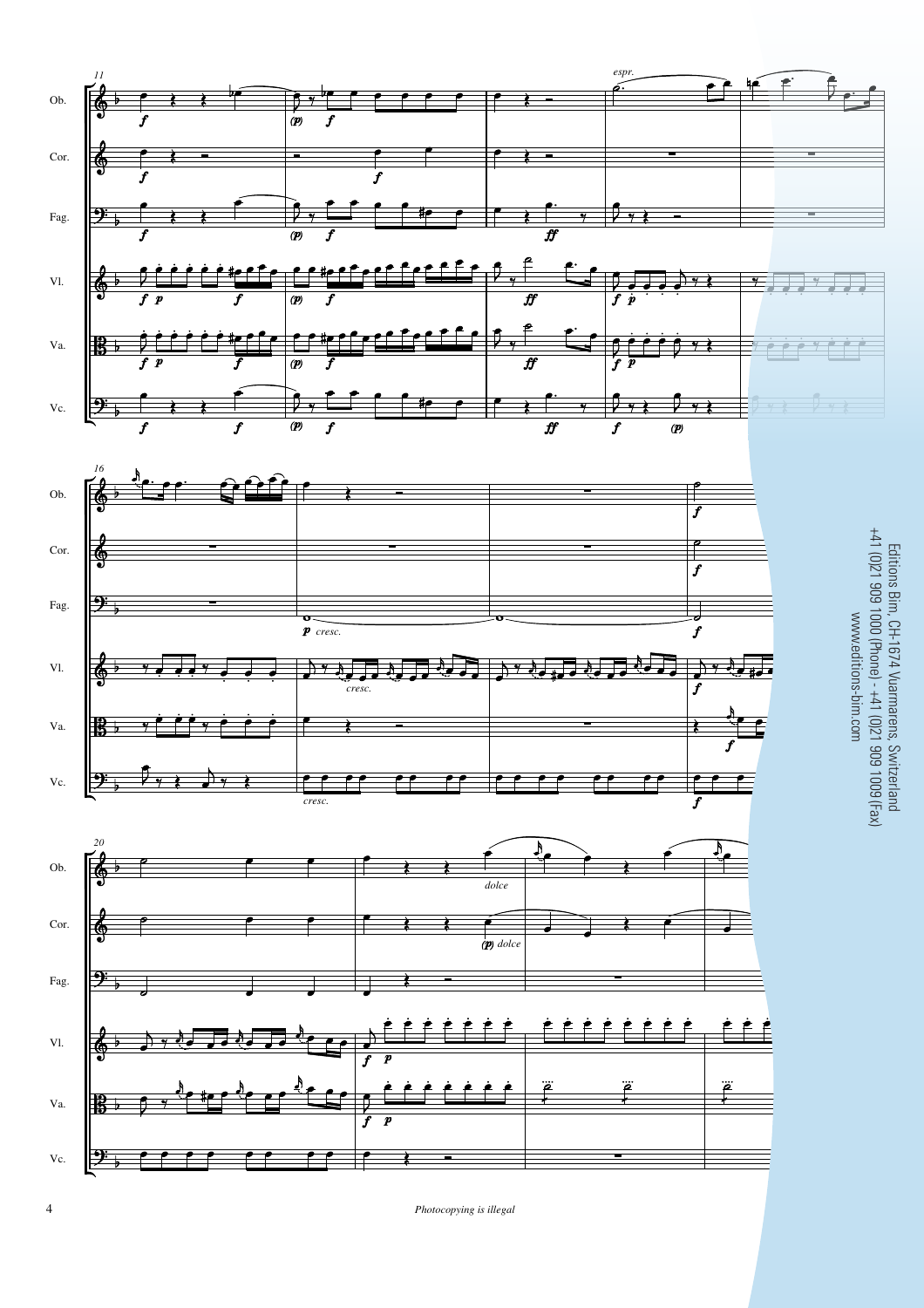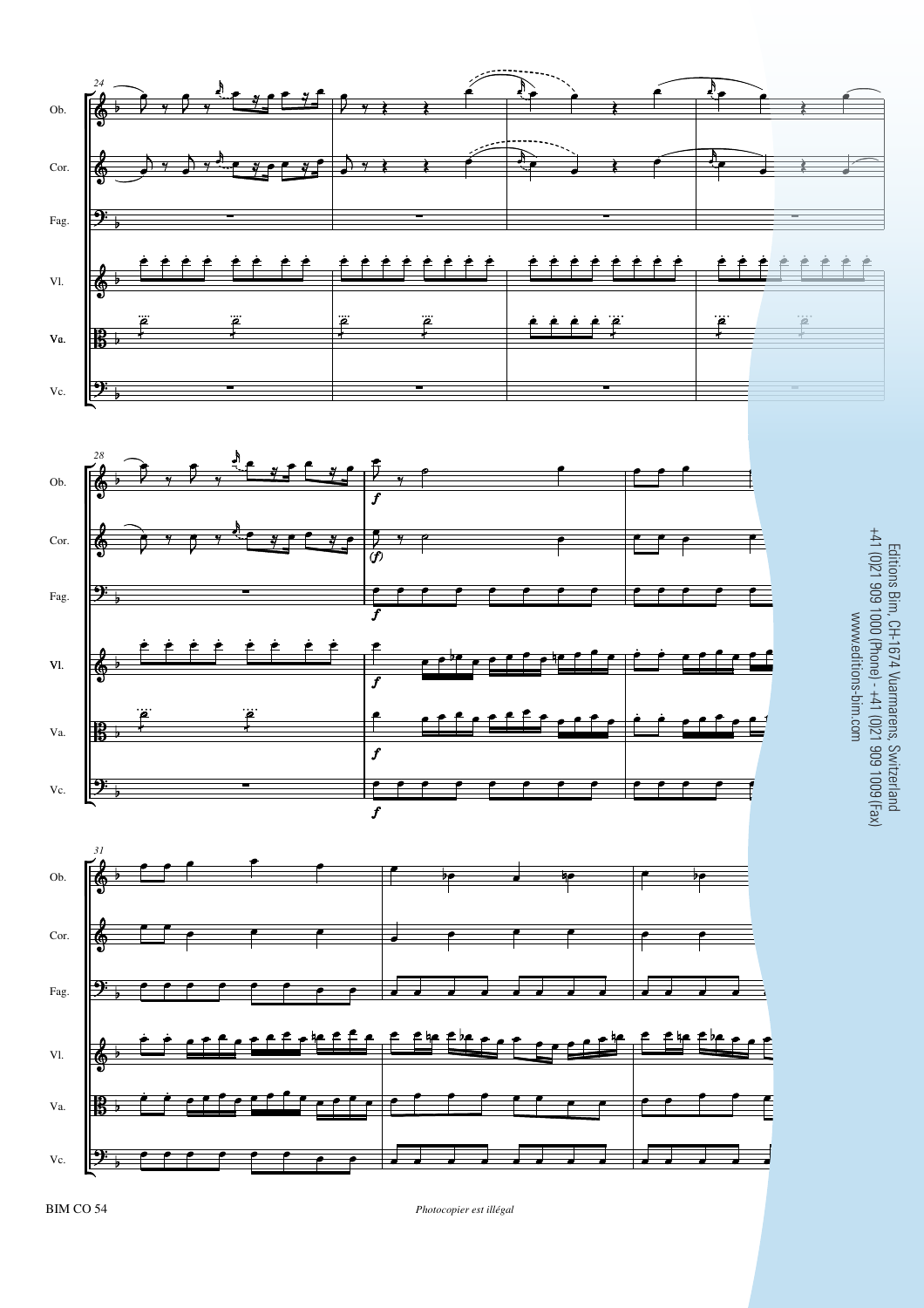

**6** *Photokopieren ist rechtswidrig*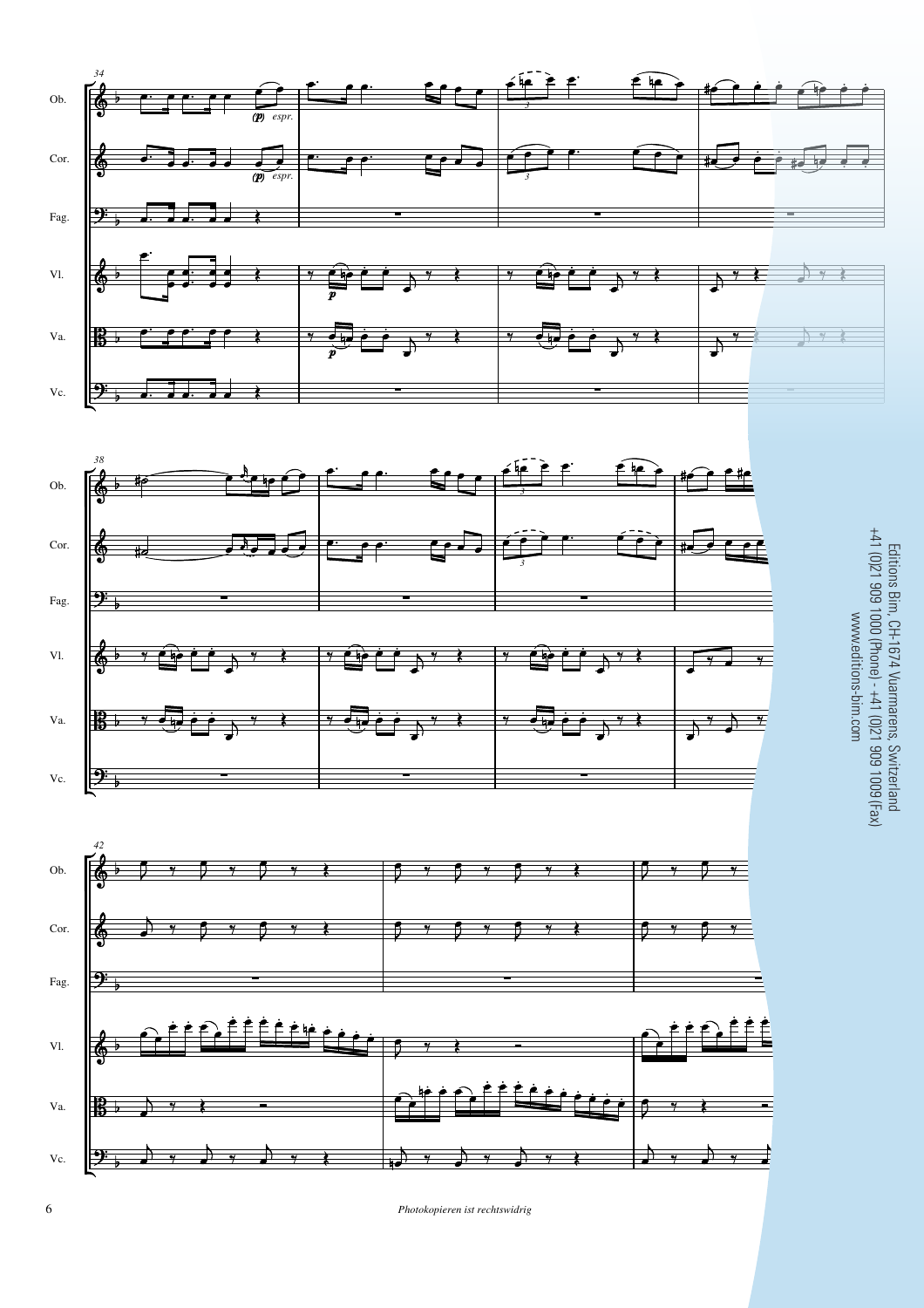





## Editions Bim, CH-1674 Vuarmarens, Switzerland<br>+41 (0)21 909 1000 (Phone) - +41 (0)21 909 1009 (Fax) +41 (0)21 909 1000 (Phone) - +41 (0)21 909 1009 (Fax) Editions Bim, CH-1674 Vuarmarens, Switzerland www.editions-bim.com www.editions-bim.com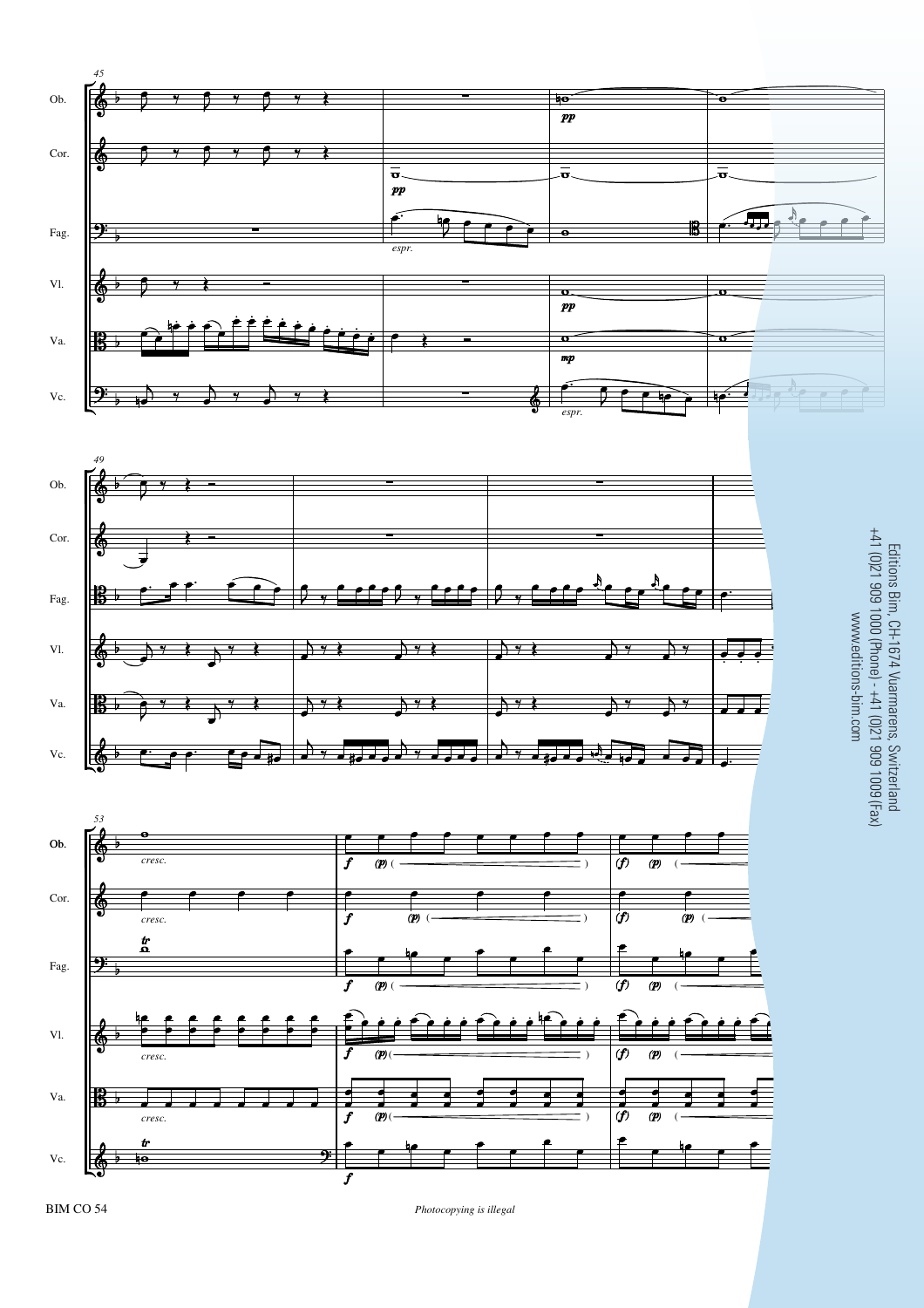





Editions Bim, CH-1674 Vuarmarens, Switzerland<br>+41 (0)21 909 1000 (Phone) - +41 (0)21 909 1009 (Fax) +41 (0)21 909 1000 (Phone) - +41 (0)21 909 1009 (Fax) Editions Bim, CH-1674 Vuarmarens, Switzerland www.editions-bim.com www.editions-bim.com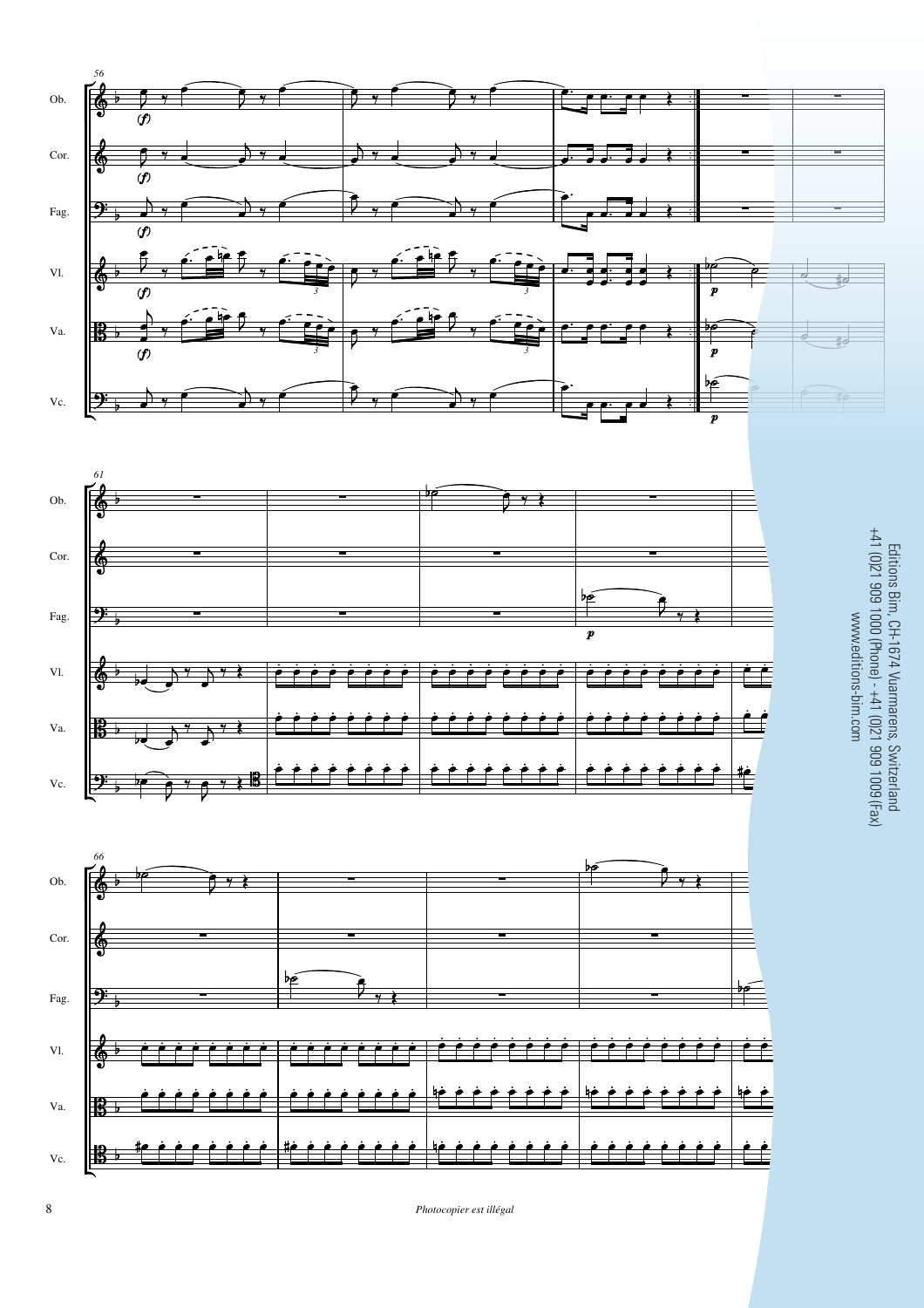

 $Photocopier$  est illégal

Editions Bim, CH-1674 Vuarmarens, Switzerland<br>+41 (0)21 909 1000 (Phone) - +41 (0)21 909 1009 (Fax) Editions Bim, CH-1674 Vuarmarens, Switzerland